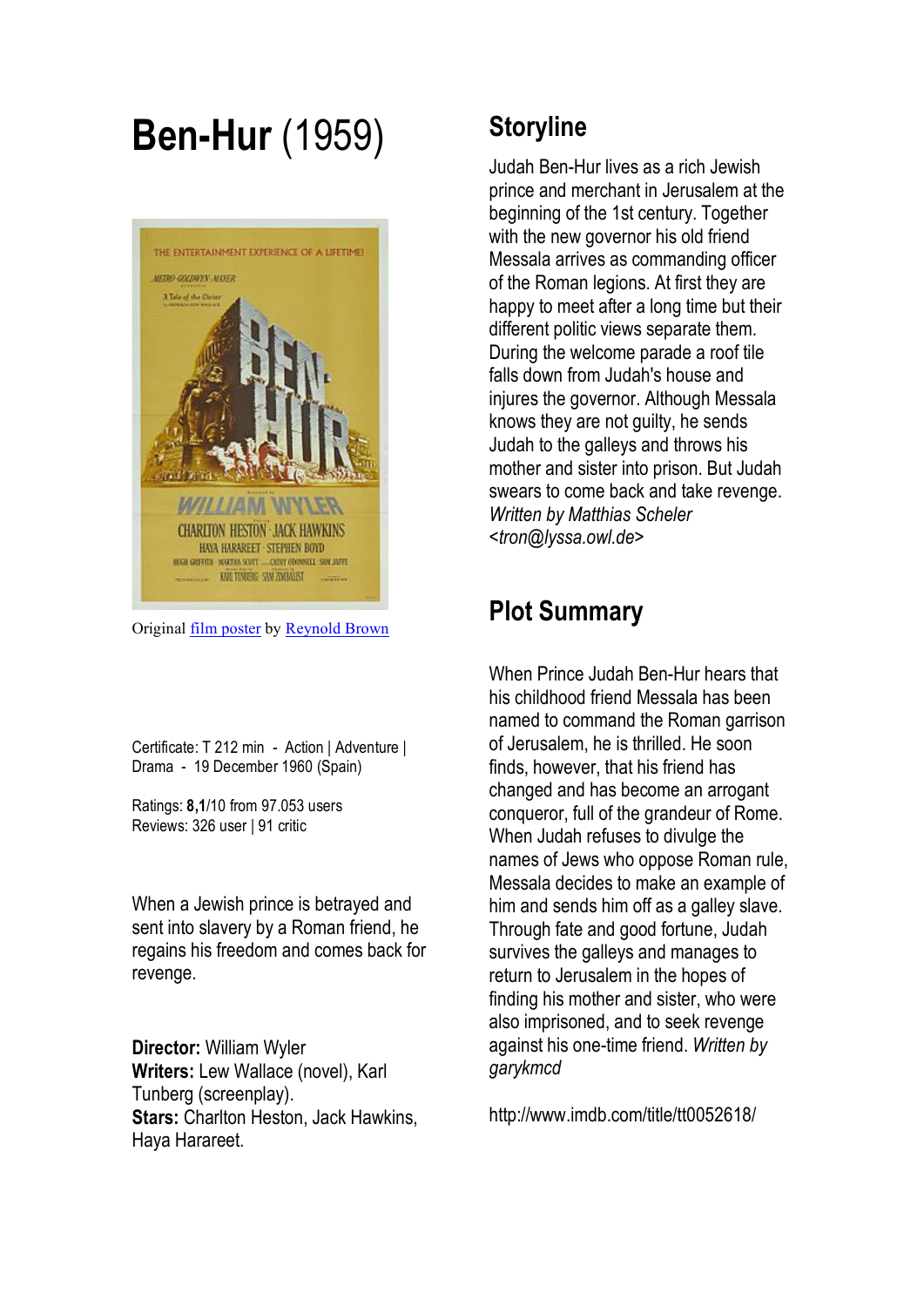# **Ben-Hur (1959)**

## **Background**

**Ben-Hur** (1959) is MGM's three and a half hour, wide-screen epic Technicolor blockbuster - a Biblical tale, subtitled *A Tale of the Christ*.

Director William Wyler's film was a retelling of the spectacular silent film of the same name (director Fred Niblo's and MGM's *Ben-Hur: A Tale of the Christ (1925)*). Both films were adapted from the novel (first published in 1880) by former Civil War General Lew Wallace. Wyler had been an 'extras' director on the set of DeMille's original film in the silent era. MGM's *Ben-Hur: A Tale of the Christ (1925)*, featuring a cast of 125,000, cost about \$4 million to make after shooting began on location in Italy, in 1923, and starred silent screen idols Ramon Novarro and Francis X. Bushman. This figure is equivalent to \$33 million today - it was the most expensive silent film ever made.

This remake of the novel was inspired by the fact that three years earlier, Cecil B. DeMille and Paramount had remade the 1925 version of his film as a successful 50's epoch Biblical tale titled *The Ten Commandments (1956)*. The heroic figure of Charlton Heston (an iconic and righteous Moses figure) would again be commissioned to play the lead role in this film of a Jewish nobleman (the Prince of Judea) - after the role was turned down by Burt Lancaster, Rock Hudson and Paul Newman. In the plot, prince Judah Ben-Hur was enslaved by a Roman tribunal friend (with a homosexual subtext provided by co-writer Gore Vidal), but then returned years later to seek revenge in the film's centerpiece, a chariot race. Ultimately, he would find redemption and forgiveness in the inspiring and enlightening finale.

The colorful 1959 version was the *most* expensive film ever made up to its time, and the most expensive film of the 50s decade. At \$15 million and shot on a grand scale, it was a tremendous make-or-break risk for MGM Studios - and ultimately saved the studio from bankruptcy. [It was a big dual win for MGM, since they had won the Best Picture race the previous year for *Gigi (1958)*.] It took six years to prepare for the film shoot, and over a half year of onlocation work in Italy, with thousands of extras. It featured more crew and extras than any other film before it - 15,000 extras alone for the chariot race sequence.

*Ben-Hur* proved to be an intelligent, exciting, and dramatic piece of film-making unlike so many other vulgar Biblical pageants with Hollywood actors and actresses. Its depiction of the Jesus Christ figure was also extremely subtle and solely as a cameo - it never showed Christ's face but only the reactions of other characters to him.

It was one of the most honored, awardwinning films of all time. It was nominated for twelve Academy Awards, Best Picture, Best Actor (Charlton Heston - his sole career Oscar), Best Supporting Actor (Hugh Griffith), Best Director (William Wyler), Best Color Cinematography, Best Color Art Direction/Set Decoration, Best Sound, Best Score, Best Film Editing, Best Color Costume Design, Best Special Effects, and Best Screenplay (sole-credited Karl Tunberg). It was the first film to win eleven Oscars - it lost only in the Screenplay category due to a dispute over screenwriting credits (Maxwell Anderson, Christopher Fry, and Gore Vidal were all uncredited). *Titanic (1997)* and *The Lord of the Rings: The Return of the King (2003)* are the only films to tie this phenomenal record, although unlike this film, they came away *without* any acting Oscars. Many felt that Heston's performance was inferior to other nominees in the Best Actor category: Jack Lemmon in *Some Like It Hot* or Laurence Harvey in *Room at the Top*, and James Stewart in